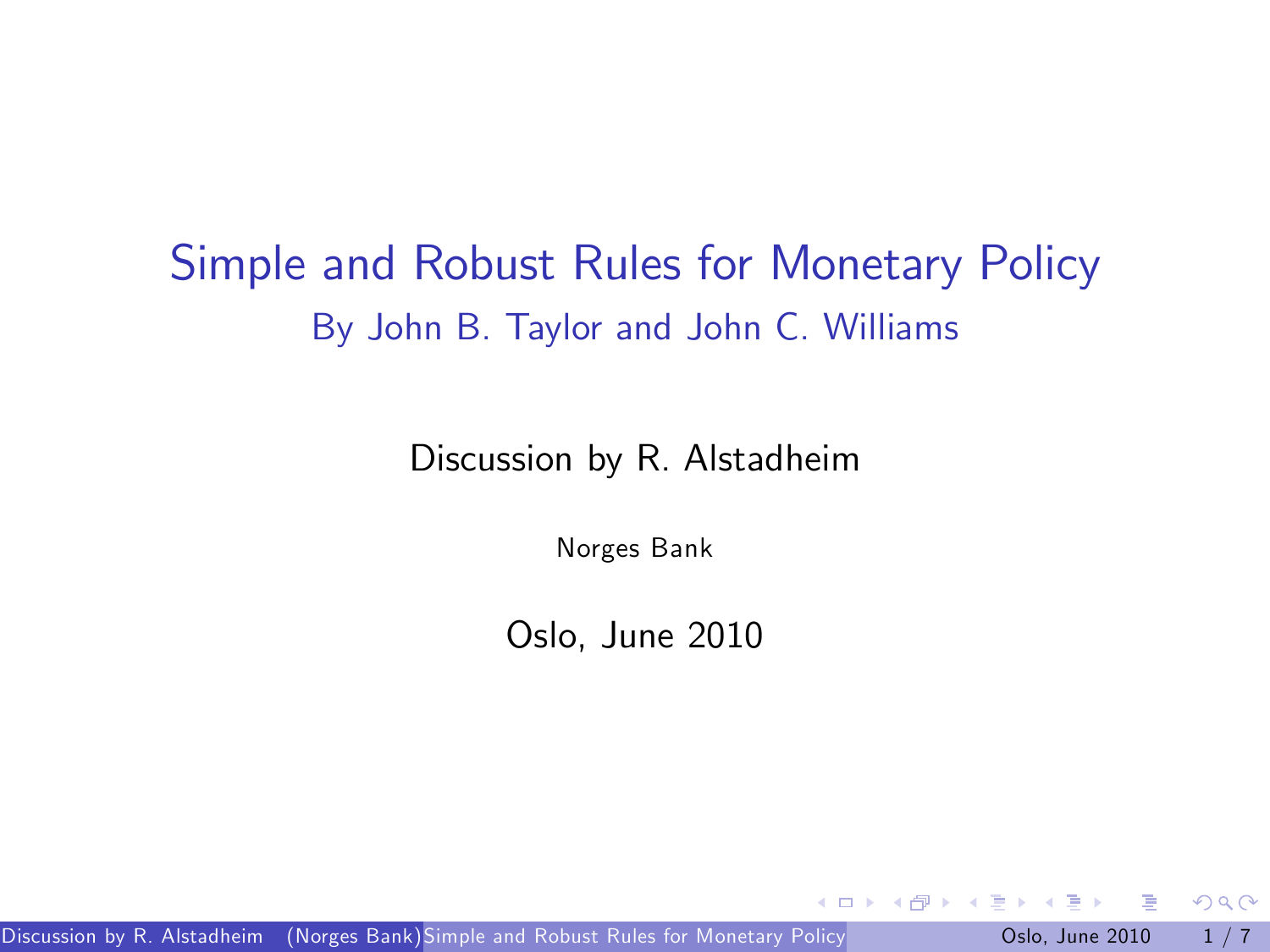



 $\mathcal{C}$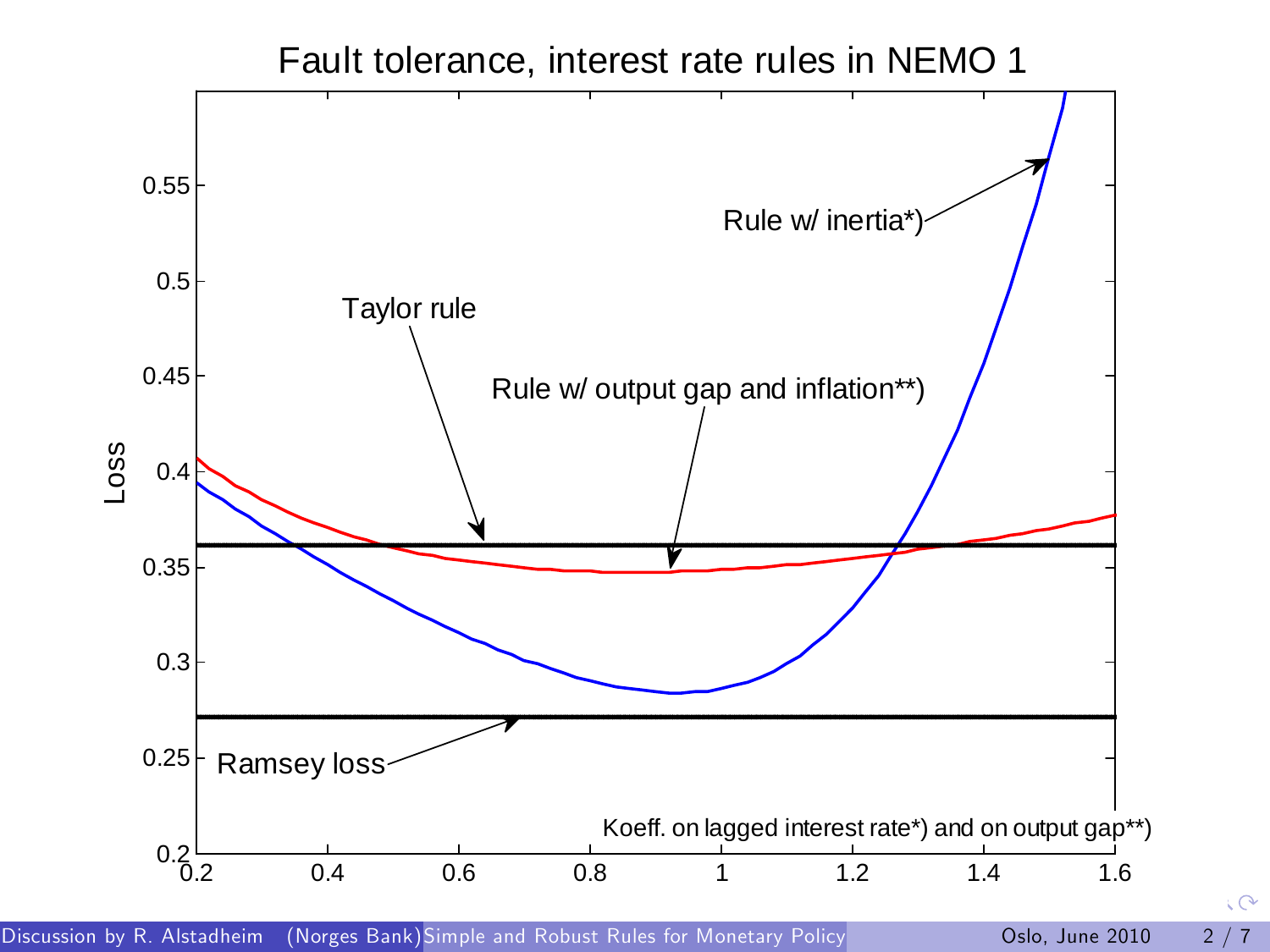## Optimal rules do well in NEMO

Loss relative to Ramsey: NEMO 1 NEMO 2

Taylor rule\*) 34% Fine tuned rule<sup>\*\*</sup>)  $4\%$   $7\%$ 

$$
*) \quad \widehat{i}_t = 1.5 * \widehat{\pi}_t + 0.5 * \widehat{y}_t
$$

\*\*) Optimized coefficients for each individual model.  $\hat{i}_t = \hat{\omega}_{t-1} + (1 - \rho)(\alpha_1 \hat{\pi}_{t+1} + \alpha_2(\hat{y}_t - \eta \hat{y}_{t-1}))$ 

<span id="page-2-0"></span> $\Omega$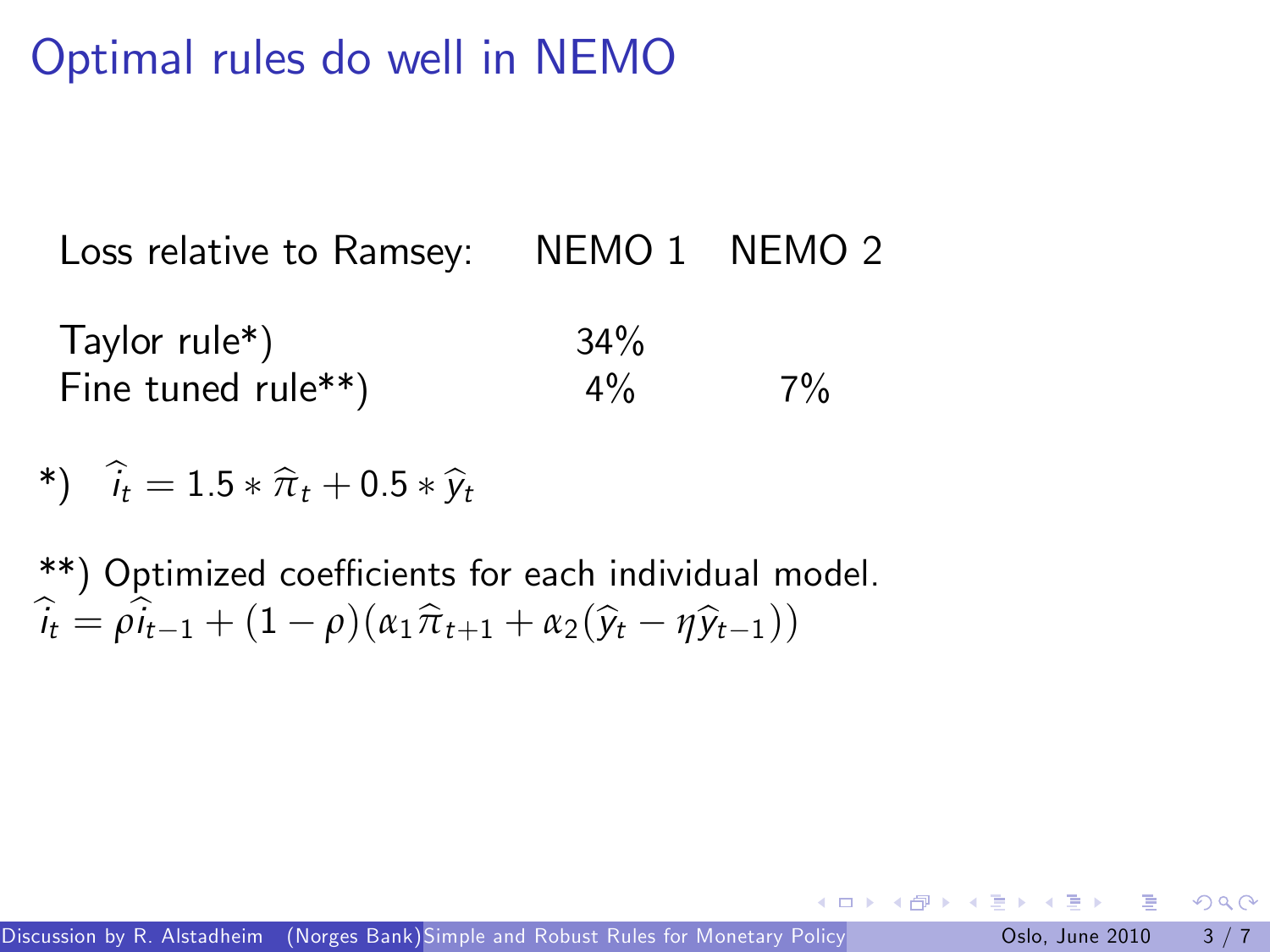...but the optimal rules are not robust:

Loss relative to Ramsey: NEMO 1 NEMO 2

| Taylor rule                  | $34\%$           |       |
|------------------------------|------------------|-------|
| Fine tuned rule              | $4\%$            | $7\%$ |
| Fine tuned rule, wrong model | 257 <sup>%</sup> | 250%  |

 $\leftarrow$ 

 $QQ$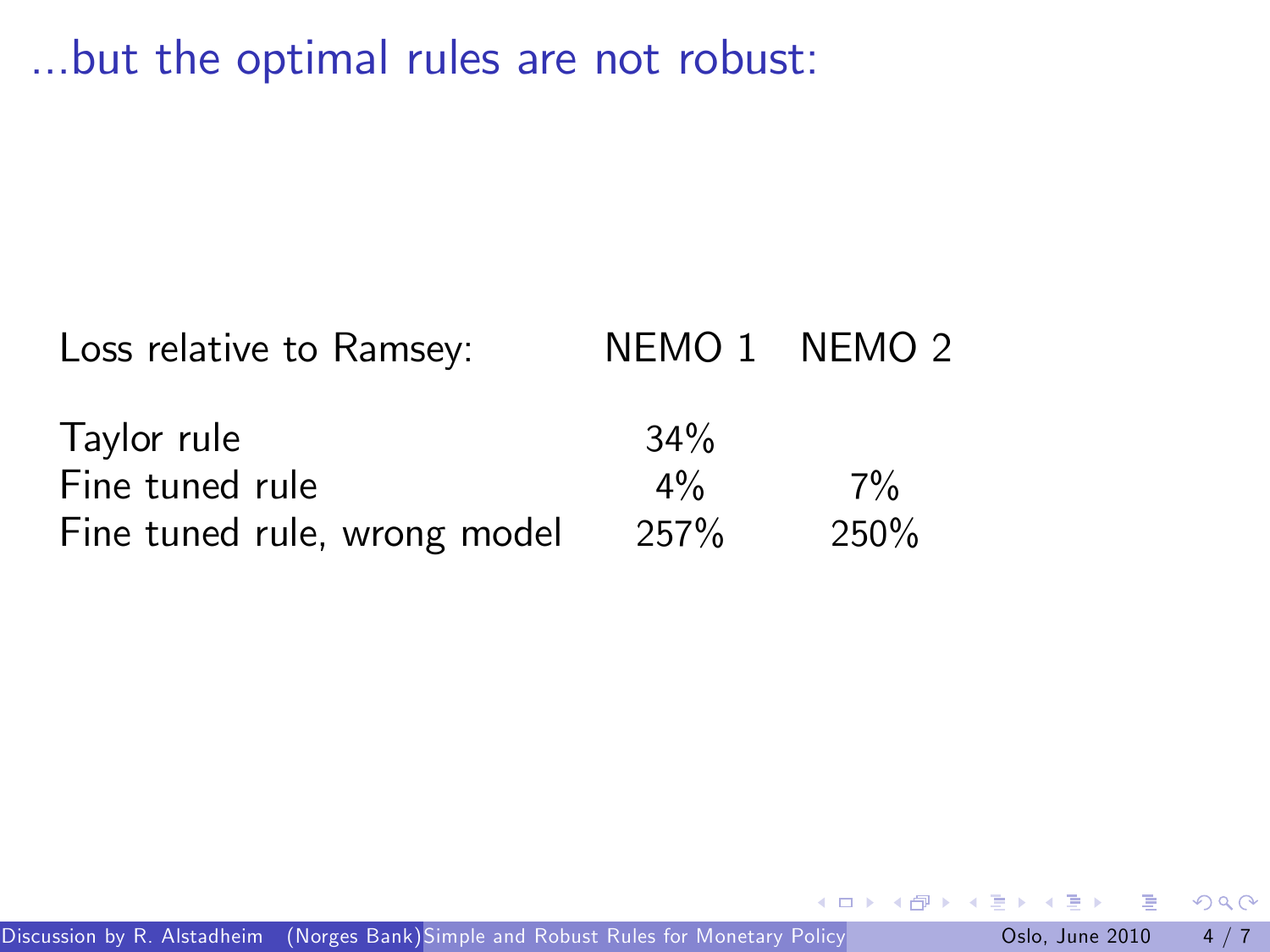Still, fine tuning beats simple rule in this case:

| Loss relative to Ramsey      | NEMO 1 NEMO 2 |      |
|------------------------------|---------------|------|
| Taylor rule                  | $34\%$        | 347% |
| Fine tuned rule              | $4\%$         | 7%   |
| Fine tuned rule, wrong model | 257%          | 250% |

 $\leftarrow$ 

 $299$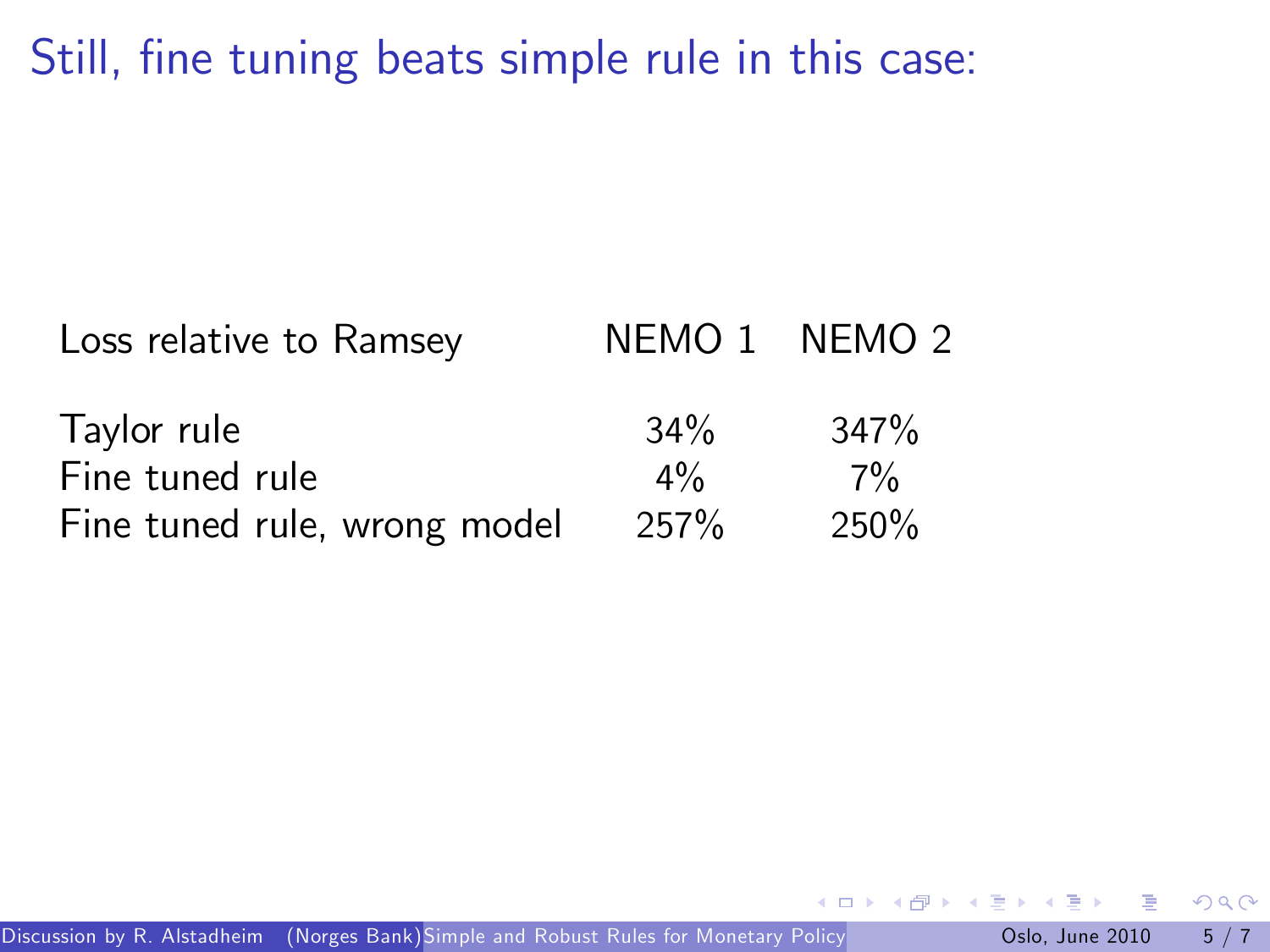

 $\mathcal{C}$